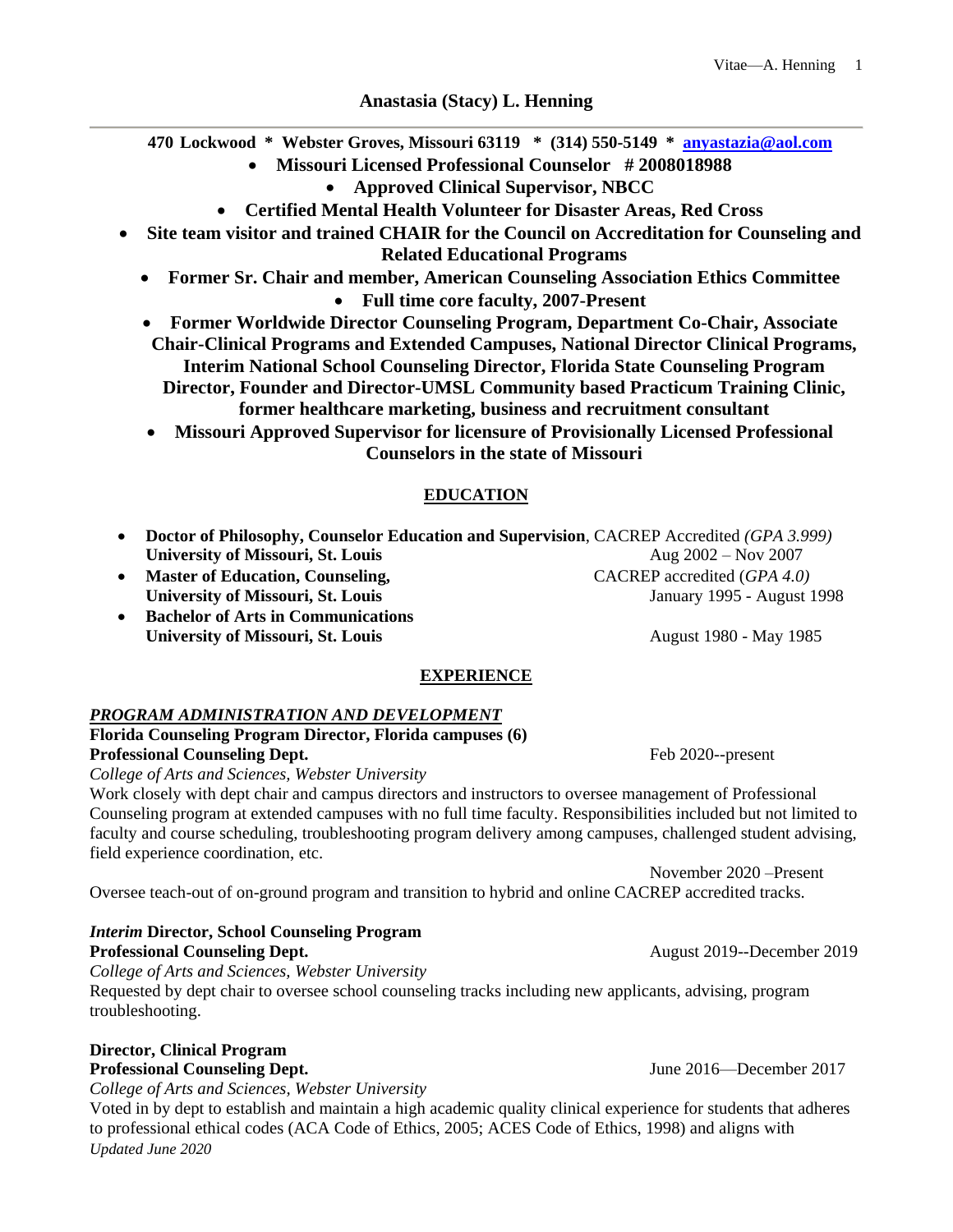professional standards (CACREP); and ensures that related protocol is followed and adhered to at extended campuses in order to maintain consistency of experience within the Counseling degree program. Responsible for the quality of the clinical experience including cohesiveness and comprehensiveness of the clinical experiences of our counseling degree students throughout the program. Collaborate with Dept Chair and extended campus coordinators (or state coordinators in SC and FL) to organize and adapt the clinical experiences within the COUN curriculum to meet professional ethical codes (ACA, ACES); professional standards (CACREP); individual state laws in which program is taught; and individual state licensure requirements in which program is taught. Exercises oversight of COUN 6000 Practicum & COUN 6500 Internship. Meet with field experience sites. Collaborate with dept faculty to update field experience syllabi and *Text and Course Guide List*. Collaborate and inform outside institutional staff/depts in regard to clinical experiences of program when necessary.

# **Associate Chair, Extended Campuses and Clinical Program,**

## **Professional Counseling Dept. Counseling Dept.** June 2015—May 2016

#### *College of Arts and Sciences, Webster University*

Recruited by dept chair to oversee general Program implementation at all extended campuses including general concerns with extended campuses; leadership of monthly extended campus conference call to maintain update of Program changes; and approval of adjunct faculty, PORs and Transfer of Credits. Manage all clinical aspects of the Counseling Program nationwide and at home campus including managing most/all student disputes related to clinical program; curriculum and practice concerns related to the clinical program; high risk field experience situations (i.e., student situations involving ethical and legal violations resulting in remediation efforts); training of faculty related to clinical program. Wrote clinical portion (and more) of the Department accreditation self-study.

## **Co-Chair, Clinical Program and Extended Campuses** Jan 2015—May 2015 **Professional Counseling Dept.**

#### *College of Arts and Sciences, Webster University*

Recruited by dean to step in as co-chair of department on short notice. As co-chair, shared responsibilities with co-chair to structure the department operations around professional accreditation needs; as co-chair, oversee the clinical program nationwide in addition to extended campus issues related to faculty and student affairs; and represent department as liaison with CACREP accrediting body. Structuring department operations around accreditation involves development and organization of current and new committees, conceptualization and development of program accreditation process proposal including conceptualization and development of the department organization chart, catalog revision duties, search committee duties; oversight of Admissions Committee, National Clinical Team, and WEBG Clinical Team, and Advisory Committee; share responsibilities in developing faculty relations within dept. Working with extended campuses involves management of weekly clinical issues and management of faculty approvals, PORs, and transfers. Overall, oversight of extended campuses in regard to clinical and faculty issues; oversight of accreditation process; and shared responsibilities around conceptualization, development and implementation of 1500 student, 20 campus clinical counseling program.

## **Associate Chair, Extended Campuses and Clinical Program, Professional Counseling Dept.** July 2014—Jan 2015

#### *College of Arts and Sciences, Webster University*

Recruited by dean to manage all concerns, issues, and curriculum related to clinical aspect of counseling program nationwide and at home campus. This involved training faculty; oversight and development of related curriculum, supporting structure, and documents; high risk field experience situations (i.e., student situations involving ethical and legal violations resulting in remediation efforts); training of faculty. Also managed faculty approvals, PORs, transfers and Graduate Council cases. Also developed clinical aspects (and more) to department accreditation self-study.

## **Program Clinical Coordinator, Professional Counseling Dept.**  $Oct 2013$ —Feb 2015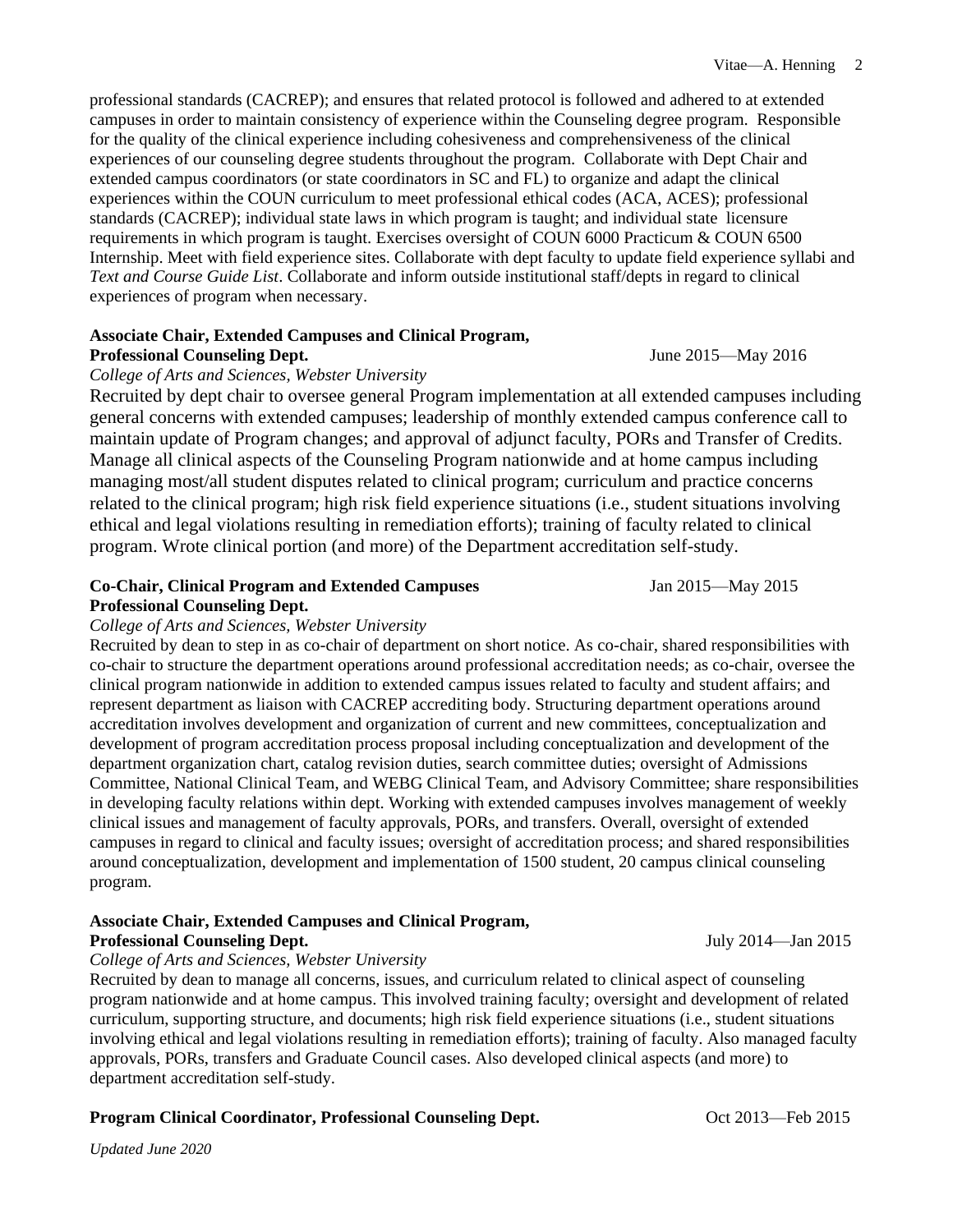#### *College of Arts and Sciences, Webster University*

Recruited by Dean to establish and maintain a high academic quality clinical experience for students that adheres to professional ethical codes (ACA Code of Ethics, 2005; ACES Code of Ethics, 1998) and aligns with professional standards (CACREP); and ensures that related protocol is followed and adhered to at extended campuses in order to maintain consistency of experience within the Counseling degree program. Responsible for the quality of the clinical experience including cohesiveness and comprehensiveness of the clinical experiences of our counseling degree students throughout the program. Collaborate with Dept Chair and extended campus coordinators (or state coordinators in SC and FL) to organize and adapt the clinical experiences within the COUN curriculum to meet professional ethical codes (ACA, ACES); professional standards (CACREP); individual state laws in which program is taught; and individual state licensure requirements in which program is taught. Exercises oversight of COUN 6000 Practicum & COUN 6500 Internship. Serve on Counseling Advisory Committee. Meet with field experience sites (ongoing and potential) to develop and coordinate a base of sites that will provide quality, comprehensive professional counseling field experiences for program practicum and intern students Collaborate with dept faculty to update field experience syllabi and *Text and Course Guide List* on annual basis (for each new academic year beginning summer term). Collaborate with and informs dept faculty to update clinical counseling library holdings. Collaborate and informs outside institutional staff/depts in regard to clinical experiences of program when necessary. Collaborate with and informs WWCD on faculty approvals of clinical faculty at extended campuses

#### **Worldwide Director of Professional Counseling Program April 2008-Sept 2012**

*Dept. of Behavioral and Social Sciences, College of Arts and Sciences, Webster University*  Recruited by dean, dept, and university team to coordinate and administrate the counselor education and supervision program serving approximately 2,000 students at 25 campuses worldwide. Developed formal policies and procedures for all aspects of the worldwide counselor education program and collaborated with extended campuses concerning the implementation of said policies. Developed and implemented the plan to align the counselor education curriculum to align with profession standards, ethical practice, and varying state licensure requirements. Developed the program assessment plan and, in collaboration with the Associate Dean of A&S and the Director of Academic Assessment, guide, implement, and revise the learning assessment project for the worldwide Counseling program; and lead periodic assessments of the program overall as well as per campus. Developed plan for the system wide accreditation project through the Council for Accreditation of Counseling and Related Educational Programs (CACREP). Collaborated with various University departments to implement the Program including: biweekly meetings with the college dean, monthly or as needed meetings with Academic Affairs, bi weekly meetings with Graduate Council, and meetings as needed with Advising, Graduate Admissions, Registrar, Financial Aid, etc. Collaborated with faculty, staff, and administrators at extended campuses on various projects including: contracted with the US Army to become the third of three institutions selected for education of Army chaplains; development and coordination of national research projects including critical components of disaster relief counseling. Maintain regular and clear communications among all counseling program coordinators, site directors, and central administration. In collaboration with Counseling Program Coordinators, maintained good standing with all state licensure boards. Achieved and maintained good standing with professional counseling organizations. Reviewed/approved all Counseling program coordinator and faculty appointments. In collaboration with site directors and relevant associate VP's, advised on the growth of the program by identifying and establishing new sites for counselor education as well as those sites potentially requiring teach out (both in the US and in international locations). In collaboration with the Associate Dean of College of A&S and the Academic Distance Learning Center, investigated and guided the development of on-line counseling courses. Advised library on appropriate video and textbook purchases for use by the worldwide Counseling Program faculty. Attended and presented research at conferences and workshops relevant to the field of counselor education and supervision and to positioning the worldwide counseling program. Visited sites as necessary for purposes of quality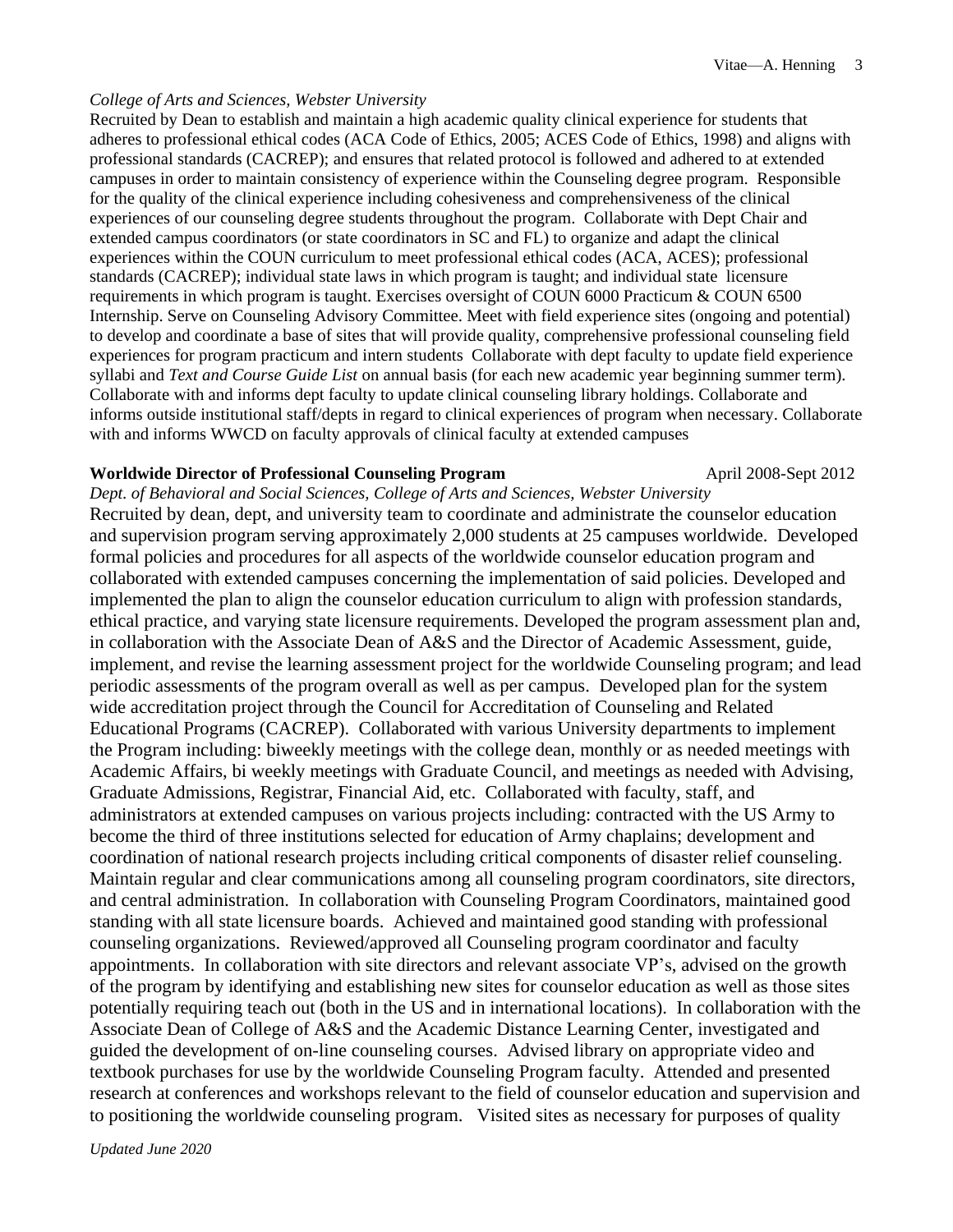enhancement and growth. Investigated and lead in the development of new counseling curricular initiatives, including the certificate in Disaster Relief Counseling, certificate in Marriage and Family Therapy; and new program emphases such as school guidance counseling, addictions counseling, and joint ventures with local educational institutions (Eden). Developed/wrote and implementing three year plan to revise the COUN program to updated standards and practice currently followed by counselor education programs. Initiated, located, and collaborated with the consultant who developed the MO state proposal for school guidance counseling curriculum. Multiple additional administrative responsibilities involved in managing a 2000 student program taught at 25 campuses worldwide with minimal administrative assistance.

*Advise 80+ counseling students* 

#### **Director, School and Family Counseling Training Center May 2007—May 2008**

*Division of Counseling and Family Therapy, University of Missouri-St. Louis*  Program Chair, Mark Pope, Ed.D.

Responsible for startup operations and continued administration of a clinical counseling training center bridging counseling services between the community and masters and doctoral practicum students and interns at a sliding fee scale clinic. The Center provided counseling services pertaining to clinical training of graduate counseling students, community outreach, research, and supervision of community professionals. The Center was established to coordinate school counseling students with local schools and community counseling graduate students with community members. As director, coordinated and directed all aspects of clinical training at the Center including: administration of center, on site supervision of counselors and of client crisis situations, securing funding/private grants; consultation/communication with faculty regarding center operations, etc.; securing counseling service partnerships with local private schools and public school districts; representation and promotion of center at various community functions; coordination and development of media relations; coordination and development of referral partnerships with other university professionals and programs; coordination and consultation with students and faculty regarding operations and procedures of center; management of client oppositions when appropriate; intake of new clientele; negotiation and coordination with outside agencies requesting center counseling services; management of physical facilities; supervision of research at the center; training of new personnel; and development of research regarding supervision and program development.

## *SPECIALIZED ACCREDITATION*

## **Site Team Visitor and Chair, Council on Accreditation and Counseling Related Educational Program** April 2008—Present

Site Team Visitor and Chair for national accrediting body for counseling and related programs. Lead site team visits and assess counselor educator and preparation programs preparing for national accreditation. Site team visit includes four days of intensive (16-18 hr days) review of a program's match with 280+ professional standards that define counselor education in the United States. This is a voluntary position.

# **Coordinator, CACREP Program Re-Accreditation Self Study August 2006—June 2008**

#### *University of Missouri, St. Louis*

Coordinated with division chair to write the CACREP re-accreditation self-study for the Division of Counseling and Family. Eighteen-month process of gathering data, coordinating faculty, and developing written report substantiating findings for self-study to comply with CACREP standards.

### **Steering Committees: CACREP Accreditation of Home Campus and extended campuses--ongoing Webster University** March 2012- December 2016 Member of Program Steering Committees for CACREP accreditation program preparation.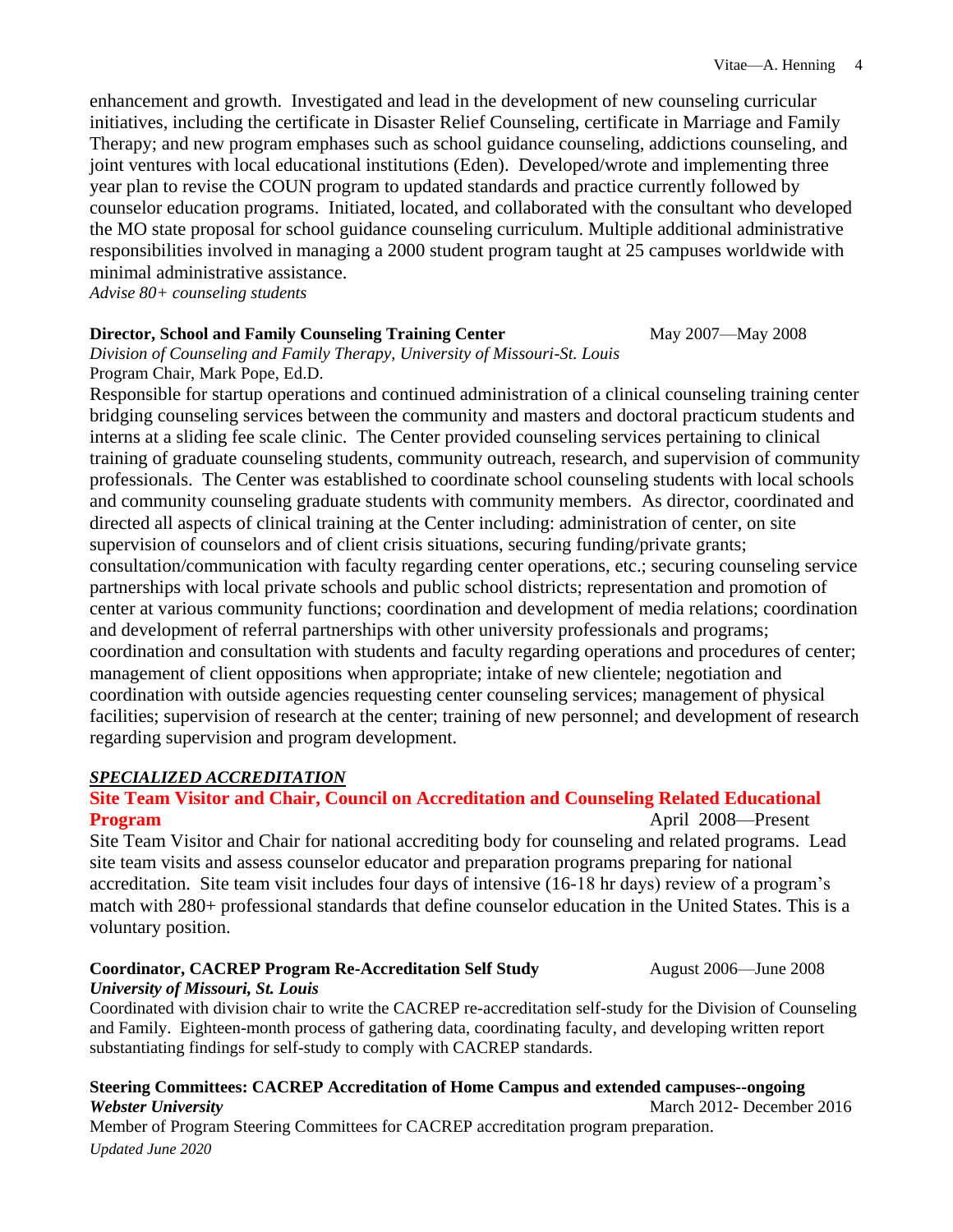| <b>TEACHING</b>                                                                      |                       |
|--------------------------------------------------------------------------------------|-----------------------|
| <b>Associate Professor</b>                                                           |                       |
| Department of Professional Counseling, Webster University                            | June 2016-present     |
| Teach 8 course load per year                                                         |                       |
| Chair, Muthoni Musangali, Ph.D.                                                      |                       |
| <b>Assistant Professor</b>                                                           |                       |
| Department of Professional Counseling, Webster University                            | Jan 2015-May 2016     |
| Teach 8 course load per year, with 3 releases for co chair                           |                       |
| Co-Chairs, Hsin Hsin Huang, Ph.D. and Stacy Henning, Ph.D.                           |                       |
| Department of Professional Counseling, Webster University                            | June 2013- Dec 2014   |
| Teach 8 course load per year                                                         |                       |
| Chair, Hemla Singaravelu, Ph.D.                                                      |                       |
| Counseling Program, Department of Behavioral and Social Sciences, Webster University |                       |
| Teach 8 course load per year                                                         | August 2011-June 2013 |

Teach and develop in hybrid, Webex, and on ground graduate level courses in counselor education program and supervision including:

- **Counseling Practicum**
- **Family Systems Theory and Therapy**
- **Foundations of Counseling**
- **Professional Orientation and Ethics**
- **Counseling Internship**
- **Techniques of Counseling**
- **Techniques of Group Counseling**
- **Theories of Counseling**
- **Introduction to Neuro-psychotherapy (8 sessions, 1 clock hour each for discussion learning seminar)**

**Full time Voting Faculty, Clinical Assistant Professor** August 2007—April 2008 **Full time Faculty, Senior Lecturer and Clinical Supervisor\*** August 2006—May 2007 *Division of Counseling and Family Therapy, University of Missouri-St. Louis* Chair, Mark Pope, Ed. D., Chair

Teach graduate level courses in counselor education program and supervision including:

- **School Counseling Practicum**
- **School Counseling Internship**
- **Community Counseling Practicum**
- **Professional and Personal Development in Counseling (***screening course***)**
- **Theories of Counseling**
- **Marriage and Family Theory**
- **Family Theories**
- **Integrating Religion and Spirituality into Counseling** (*Developed/wrote course*)

*\*Developed the supervision model used by many Division supervisors and each semester, trained doctoral student practicum supervisors on model*

*Division of Counseling and Family Therapy, University of Missouri-St. Louis* Supervisor, Therese Cristiani, Ed. D. Teach graduate level courses in counseling including:

*Updated June 2020*

**Senior Lecturer** Summer 2005—August 2006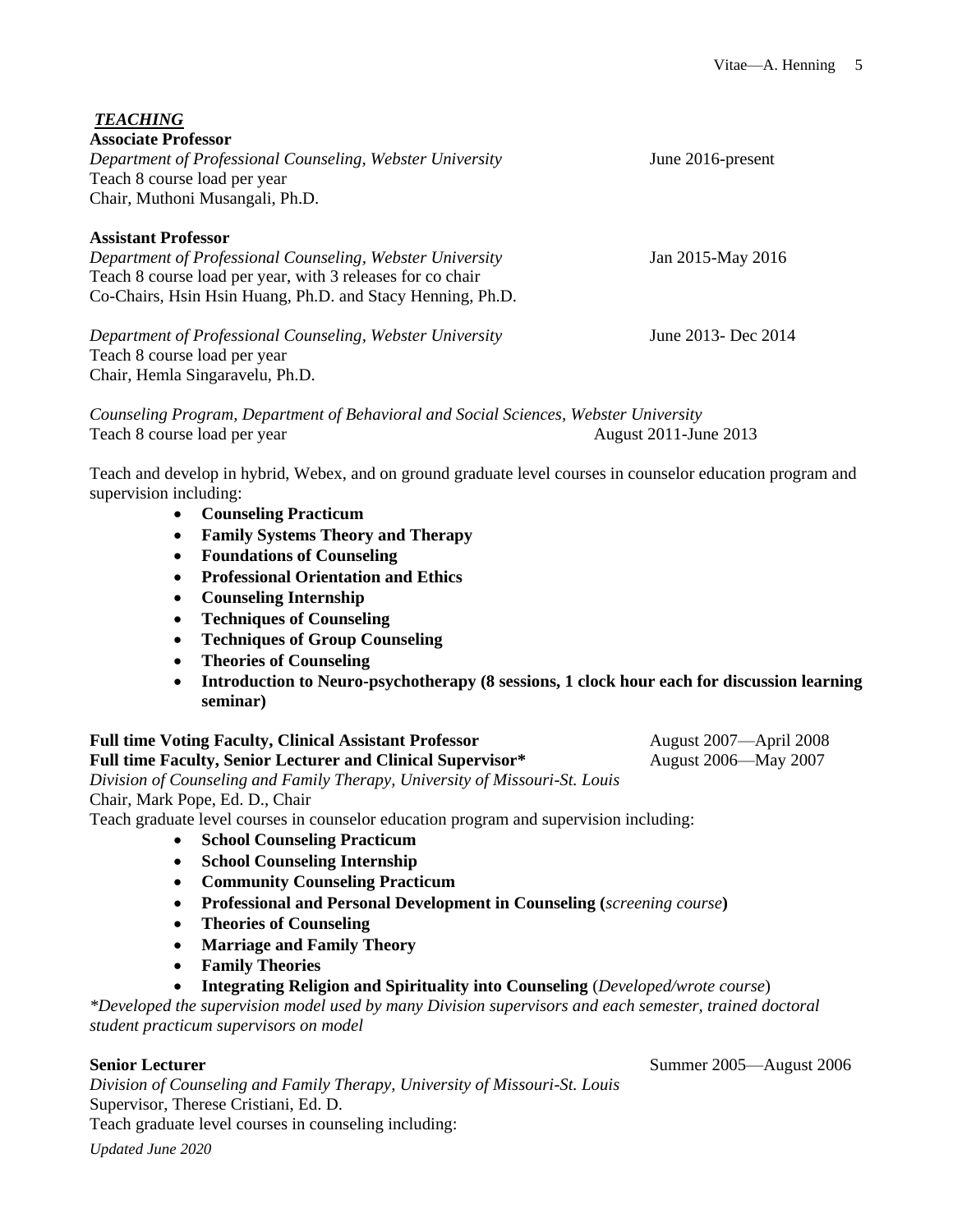|                                                                                                                                                                                                                                                                                                                                                                  | V <sub>1</sub> tae—A. Henning |
|------------------------------------------------------------------------------------------------------------------------------------------------------------------------------------------------------------------------------------------------------------------------------------------------------------------------------------------------------------------|-------------------------------|
| <b>Integrating Religion and Spirituality into Counseling (Developed/wrote course)</b>                                                                                                                                                                                                                                                                            |                               |
| <b>Graduate Teaching Assistant</b><br>Division of Counseling and Family Therapy, University of Missouri-St. Louis<br>Supervisor, Therese Cristiani, Ed. D.<br><b>School Counseling Field Experience I</b><br><b>School Counseling Field Experience II</b><br><b>Personal and Professional Development in Counseling</b><br>٠                                     | August 2003 – Dec. 2005       |
| <b>CLINICAL SUPERVISION</b><br><b>Approved Clinical Supervisor (NBCC certification) to LPC</b><br>Approved by and listed with MO State LPC Board to supervise PLPCs on path to MO LPC licensure.                                                                                                                                                                 | August 2010-Present           |
| <b>Clinical Faculty Supervisor</b>                                                                                                                                                                                                                                                                                                                               | January 2009--Present         |
| Webster University<br>Supervise practicum students: Serve as faculty supervisor to approximately 12 master's practicum students per<br>9 week accelerated term in practicum course. Coordinate efforts with site supervisors.                                                                                                                                    |                               |
| <b>Clinical Faculty Supervisor</b>                                                                                                                                                                                                                                                                                                                               | August 2003--May 2008         |
| University of MO, St. Louis,<br>Supervised doctoral and masters' practicum students and interns; and students identified as needing<br>remediation/special external supervision.                                                                                                                                                                                 |                               |
| <b>COUNSELING PRACTICE</b><br><b>Owner/practitioner</b><br>West County Womens and Couples Counseling, LLC                                                                                                                                                                                                                                                        | March 2017---2019             |
| <b>Counselor</b> (grant for families and persons with neuromuscular disease)<br>University of Missouri, St. Louis<br>Supervisor, Mark Pope, Ed.D.                                                                                                                                                                                                                | January 2006—April, 2008      |
| <b>Doctoral Intern</b><br>University of Missouri, St. Louis, Counseling Individuals with Neuromuscular Disease Grant Project<br>Supervisor, Rocco Cottone, Ph. D.<br>Provided individual, couple and family counseling for individuals with neuromuscular disease.                                                                                               | May 2004—January 2006         |
| <b>Doctoral Practicum</b><br>University of Missouri, St. Louis<br>Supervisor, Dawn Szymanski, Ph. D.<br>Provided individual counseling for master's students in counseling program, conducted research with one<br>faculty member, taught and co-taught a variety of courses, supervised master's practicum students.                                            | August 2003—December 2003     |
| <b>PLPC</b><br>Supervisors, Brian Salminen, Ph. D., Marti Lindvedt, MA, at Concordia Seminary, Clayton, Missouri.<br>Provided individual, couple, and family therapy for clients referred from Concordia seminary and community.<br>Provided same for outside referrals generated from local churches. Relocated to CA so allowed MO licensure<br>file to close. | August 1998-September 1999    |
| <b>BUSINESS EXPERIENCE</b><br><b>President</b>                                                                                                                                                                                                                                                                                                                   | November 1991 - December 1996 |

*Updated June 2020 CardiacLink, Inc., Chesterfield, Missouri and Los Angeles, California* Recruited by investment team to develop specialty search consulting firm for physicians and administrators in the field of cardiac care. Devised and implemented strategic business and marketing plan for company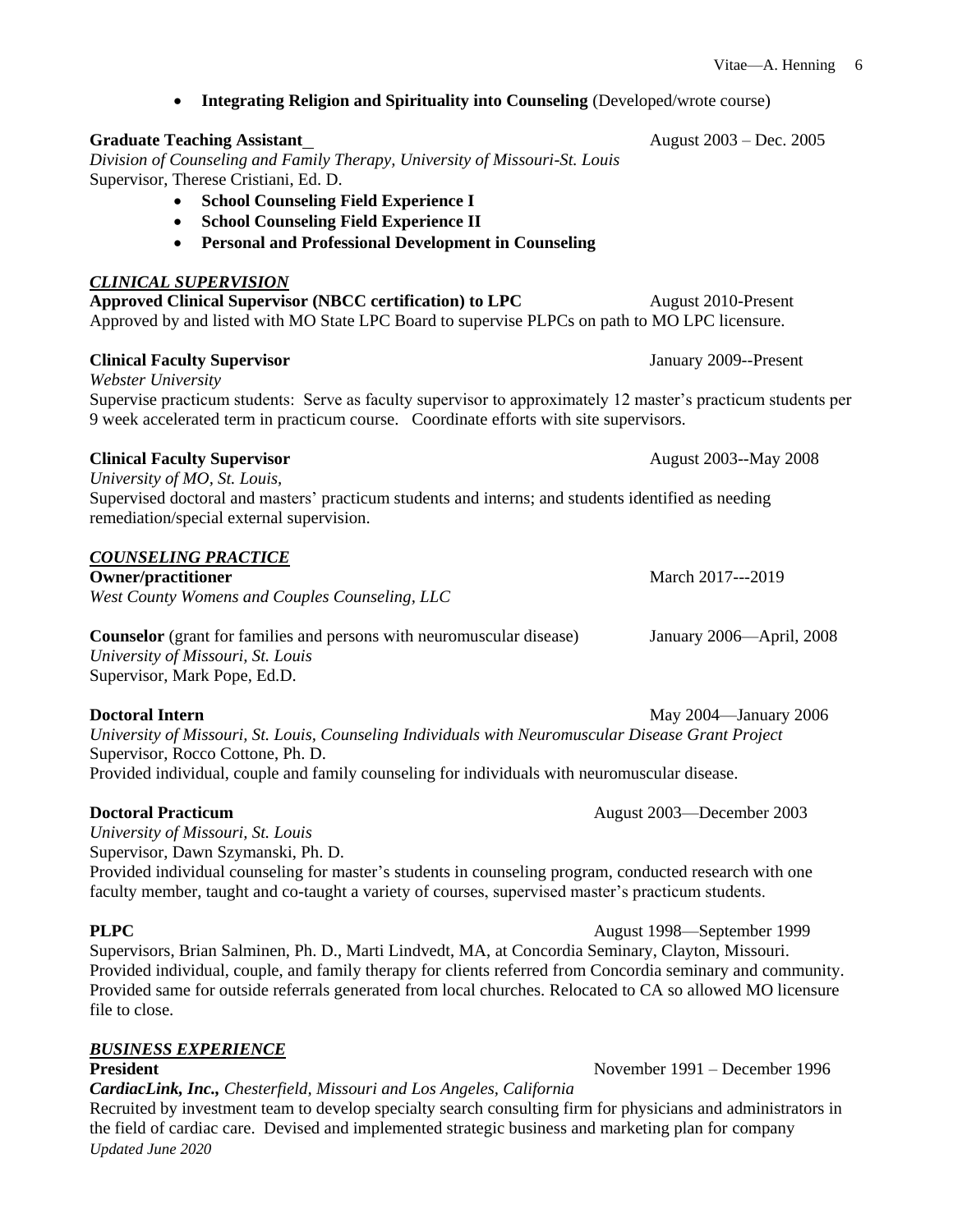development. Responsible to Board for all aspects of search consulting, marketing and communications, operations, and finances. Duties included article composition, budget control and forecasting, management and hiring of staff, retaining/maintaining clients, and new growth/profit concepts. Traveled nationwide.

**Senior Search Consultant** September 1990 – October 1991

## *Cardiology Match, Inc. Los Angeles, California*

Promoted from previous position to develop and implement recruitment firm, and act as senior search consultant for firm. Developed original concept and foundation of company. Developed and presented business and marketing plan to parent company. Handled hiring, management, and training of all personnel. Designed, managed, and coordinated company start-up. Managed client accounts. Developed and presented business education seminars to cardiology fellows at cardiac fellowship programs nationwide.

#### **Senior Consultant and Market Analyst, Marketing and Planning Correct 1987 – December 1990** *John Goodman and Associates, Los Angeles, California*

Conducted market assessments to determine potential market for specific hospital and/or physician practice services. Designed and wrote detailed marketing plans correlating to the findings of the market assessments. Made formal presentations of marketing plans and market assessments to clients; implemented initial phase(s) of plans and consulted client on implementation phases and further needs. Assisted in the marketing of the firm including editing and production of two newsletters; promotion of two books; design/production of image brochure; promotion of quarterly conferences; promotion and production of client networking conferences, special edition newsletters, client surveys, cruise conference. Lectured and presented workshops at quarterly conferences.

## **Director of Professional Relations** August 1986 - October 1987

## *CPC Psychiatric Hospitals, Alhambra Hospital, Los Angeles, California*

Recruited by corporation CEO to develop, pilot and train others on start up position; under direction of President of 100+ hospitals organization. Acted as liaison between medical staff and administration: assisted hospital Administrator with physician recruitment; directed new medical staff in marketing their practices; coordinated physician meetings; participated in treatment planning; and set up medical staff history. Public Relations responsibilities: conducted fund raising for NAPPH; developed Employee of the Month program; developed Guest Relations program; coordinated staff

seminars; produced monthly newsletter; coordinated new physician office space.

# **RESEARCH**

## **While Administrator and Dept. faculty:** August 2007-Present

*Webster University*

Current research includes mixed methods study looking at theoretical applications/approaches used in counseling settings compared to traditional theoretical approaches taught in CES programs; various chapters, articles, and a text on ethics; legislative grass roots efforts on referral efforts of counseling students and graduates; clinical supervision. Research since starting at Webster: components of disaster relief curriculum; and human rights and counseling.

## **While Clinical Assistant Professor/ Director of SFCC:** August 2007—April 2008

*Division of Counseling and Family Therapy, University of Missouri-St. Louis* Research included studies on: increasing multicultural competency in practicum experiences, market survey of CACREP accredited training center operations, belongingness as related to religion of origin and oppression related to LG population.

## **While Senior Lecturer:** August 2006-August 2007

*Division of Counseling and Family Therapy, University of Missouri-St. Louis* Research included religion and the LGBT population; multicultural issues in supervision; and dissertation topic.

## **While Graduate Research Assistant:** August 2003 – August 2006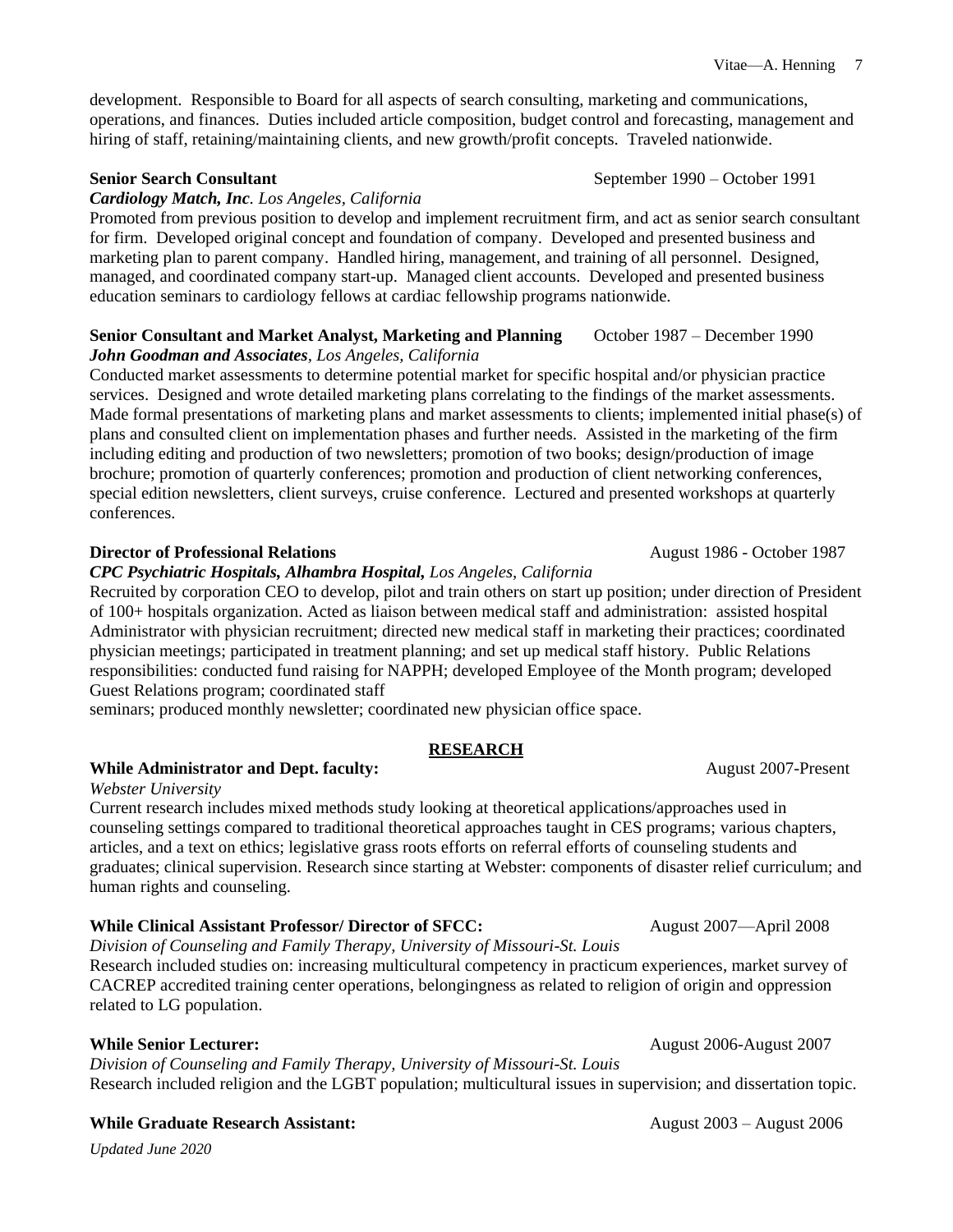*Division of Counseling and Family Therapy, University of Missouri-St. Louis* Research included the integration of religion and spirituality in counseling and bio-psycho-social aspects in counseling.

### **HONORS and FELLOWSHIPS**

**Special Congressional Recognition,** given by Senator Carnahan, April 2009, for participation in *Current Issues in Mental Health* while representing Webster University

**Outstanding Faculty Award,** University of Missouri, St. Louis, 2006-2007

**Psychotherapy with Women Award 2005,** American Psychological Association, Division 35 (Psychology of Women): Co-recipient Dawn M. Szymanski

**Outstanding Doctoral Student Award**, University of Missouri, St. Louis, 2003-2004

**Senior Teaching Assistant**, University of Missouri, St. Louis, August 2004

**Fellowship**, University of Missouri, St. Louis, 2005-2006 academic year

**Fellowship**, University of Missouri, St. Louis, 2004-2005 academic year

**Fellowship,** University of Missouri, St. Louis, 2003-2004 academic year

**Graduate Assistantship**, University of Missouri, St. Louis, 2005-2006 academic year

**Graduate Assistantship**, University of Missouri, St. Louis, 2004-2005 academic year

**Graduate Assistantship**, University of Missouri, St. Louis, 2003-2004 academic year

## **PUBLICATIONS and PRESENTATIONS**

#### *PUBLICATIONS*

Sheperis, D., Henning, S. L., Kocet, M. (2015). *Ethical Decision Making in the 21st Century*. Thousand Oaks, CA: Sage.

- Buckley, M.R. & Henning, S. (2014). Education, credentialing, and professional development. In D. S. Sheperis & C. J. Sheperis (eds.). *Clinical Mental Health Counseling: Fundamentals of Applied Practice.* Upper Saddle River, NJ: Pearson.
- Henning, S. L. (2013). Ethical decision making. In D. Levitt & H. J. Hartwig Moorhead (Eds.), V*alues and Ethics in Counseling: Real-Life Ethical Decision-Making.* New York: Routledge.
- Thomas, R., & Henning, S. L. (2012). Clinical counseling in Switzerland. *Journal of Counseling and Development, special edition.*
- Thomas, R., & Henning, S. L. (2012) Counseling in Switzerland. In T. Hohenshil (Ed.) *International Counseling.* Washington, DC: American Counseling Association.
- Henning, S. L. (2009). *Professional Counseling Student Handbook.* Unpublished manuscript, Department of Behavioral and Social Sciences, Webster University, Webster Groves, Missouri.
- Henning, S. L. (2007). *A qualitative analysis of pastoral counseling and professional counseling that integrates religion and spirituality in a secular setting: Best practice protocol* (Doctoral dissertation) Retrieved from www.umsl.edu/library
- Henning, S. L. (2007*). School and Family Counseling Training Center Operations Handbook*. Unpublished manuscript, Division of Counseling and Family Therapy, University of Missouri, St. Louis, St. Louis, Missouri.
- Szymanski, D. & Henning, S. L. (2007). The role of self-objectification in depression and sexual dysfunction in women: A test of objectification theory. *Sex Roles, 56,* 45-63.
- Henning, S. L. (2006). Scholarly dialogues: An interview with Dr. Mary Heppner. *WomanView, APA Division 17 (Counseling Psychology) Section for the Advancement of Women Newsletter.*
- Henning, S. L. (2006). Scholarly dialogues: An interview with Dr. Melba Vasquez. *WomanView, APA Division 17 (Counseling Psychology) Section for the Advancement of Women Newsletter.*
- Henning, S. L. (2006). Scholarly dialogues: An interview with Dr. Tania Israel. *WomanView, APA Division 17 (Counseling Psychology) Section for the Advancement of Women Newsletter.*
- Henning, S. L. (2006). *CACREP self-study.* Unpublished manuscript, Division of Counseling and Family Therapy, University Of Missouri, St. Louis, St. Louis, Missouri.
- Thomas, A., Levitt, D., & Henning, S. L. (2012). The Application of Ethical Decision-Making and Self-Awareness in the Counselor Education Classroom. *Journal of Counselor Preparation and Supervision,*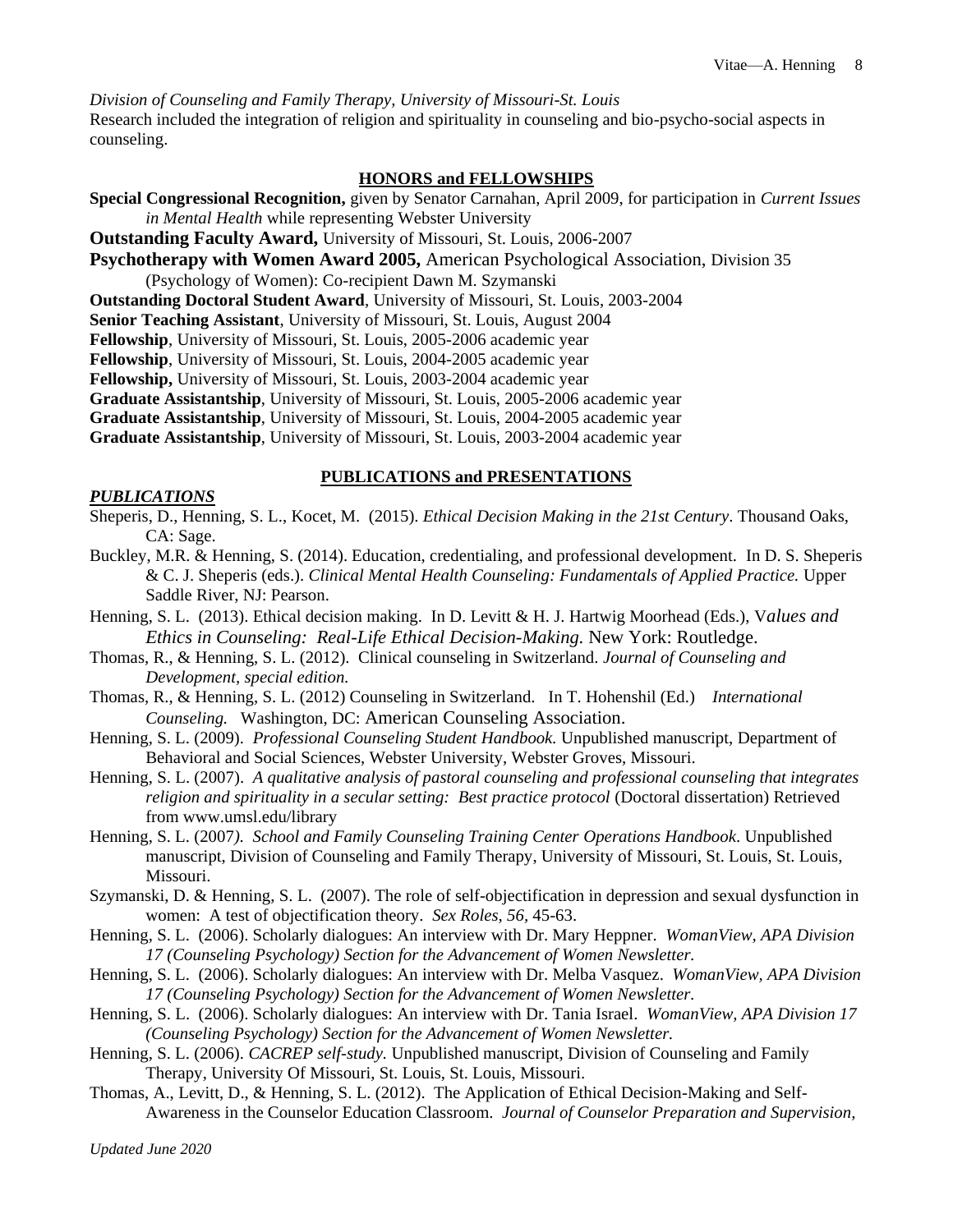*4*(2), 41-52. http://dx.doi.org/10.7729/42.0029

#### *Posters and Paper PRESENTATIONS:*

- Henning, S, & Gutterman, G (May, 2016). *Micro aggressions in the classroom.* SOE Conference on Diversity training. Webster University, Webster Groves, MO.
- Gonzalez, M., Cameron, E., Meyer, D., Henning, S., & Pangelinan, J. (March, 2015). *Counselors on the front line: Social Justice Counselor Activities.* Poster presentation to the American Counseling Association Convention, Orlando, FL
- Henning, S. L., & Chakaryan, H. (October, 2014). *Non Traditional families: Assisting them through life transitions.* Presentation at the Year of Human Rights Conference, Webster University, St. Louis MO.
- Vaughn, V., & Henning, S. L. (April, 2013). *Looking Ahead: The Expanding Code of Ethics.* Presentation to the American Counseling Association, Missouri Chapter, Jefferson, MO.
- Hohenhil, T., & Niles, S., Henning, S. L., & Thomas, R., (March, 2013). *International counseling*. Panel presentation at the American Counseling Association Convention, Cincinnati, OH.
- Farah, I., Dinsmore, J., Estrada, D., Goodnough, G., & Henning, S.L. (March, 2012). *ACA Code of Ethics and Social Justice: A Panel Discussion on Integrating Social Justice into the New ACA Code of Ethics.*  Panel presentation at the American Counseling Association Convention, San Francisco.
- Henning, S. L., Walsh, M., Martz, E., Henderson, K., Perkins, G., & Clark, E. (March, 2012). *Current trends in ethics: A discussion with the ACA Ethics Committee.* Panel presentation at the American Counseling Association Convention, San Francisco.
- Henning, S. L. (April, 2011). *Q& A on ethics*. Ninety-minute panel presentation at the American Counseling Association, Missouri Chapter, Jefferson City, MO.
- Henning, S. L. (April, 2011). *Informed consent*. Ninety-minute presentation at the American Counseling Association, Missouri Chapter, Jefferson City, MO.
- Henning, S. L. (March, 2010). *Components of a disaster relief counseling curriculum*. Poster presented at American Counseling Association Convention, Pittsburgh, PA.
- Henning, S. L. (October, 2009). *How to motivate your students and faculty into human rights activities,* Poster presented at the Association of Counselor Educators and Supervisors, Conference, San Diego, CA.
- Henning, S. L. (October, 2009). *Supervision: A developmental model for customizing student learning.* Sixtyminute session at the Association of Counselor Educators and Supervisors Conference, San Diego, CA.
- Henning, S. L. & Kashubeck West, S. (March, 2008). *Religion of origin and belongingness the LG population.* Poster presented at the American Counseling Association Convention, Honolulu, HA.
- Pope, M. L., Henning, S. L., Pangelinan, J. S. (March, 2008). *Completing the dissertation process.* Panel presentation presented at the American Counseling Association Convention, Honolulu, HA.
- Henning, S. L. (October, 2007). *Spiritual counseling or spirituality in counseling? Experts speak.* Poster presented at the Association for Counselor Educators and Supervisors National Conference, Columbus, Ohio.
- Henning, S. L., & Pangelinan, J. (March, 2007). *Developmental Supervision Model for Advanced Skill Integration and Multicultural Competence*. Poster presented at the American Counseling Association Convention, Detroit, Michigan.
- Henning, S. L. & Kashubeck West, S. (August, 2007). *Religion and sexual orientation in men and women.* Poster presented at the American Psychological Association Convention, San Francisco, CA.
- Henning, S. L. (October, 2005). *Integrating religion and spirituality in counseling*. Roundtable facilitator at the Association for Counselor Educators and Supervisors National Conference, Pittsburgh, PA.
- Henning, S. L. (October, 2005). *The relationship between multicultural supervision and outcome research*. Poster presented at the Association for Counselor Educators and Supervisors National Conference, Pittsburgh, PA
- Syzmanski, D., & Henning, S. L. (July, 2005). *Self-objectification in depression and sexual dysfunction in women*. Poster session presented at the American Psychological Association Convention, Washington DC.
- Henning, S. L. (April, 2005). *The link between religiosity and wellness and why to consider it in practice.* Poster session presented at the American Counseling Association Convention, Atlanta, Georgia.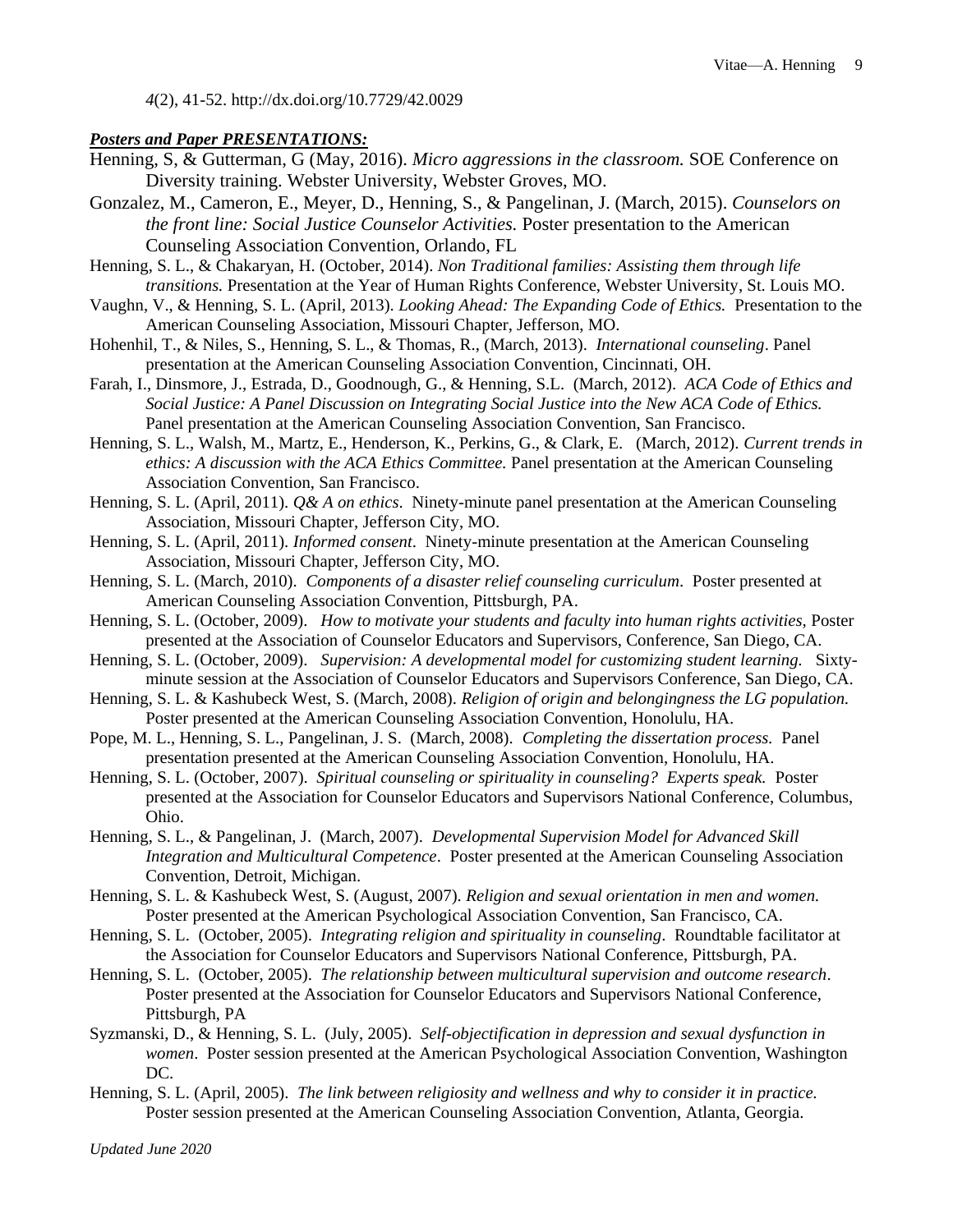.Henning, S. L. (October, 2004). *College of Education: The Division of Counseling and Family Therapy: Mission, objectives, and goals.* Poster session presented at the accreditation visitation of the Missouri Department of Elementary and Secondary Education, St. Louis Missouri.

- Henning, S. L. (April, 2004). *The link between religiosity and wellness and why to consider it in practice.* Poster session presented at the annual fair of the Graduate School, University of Missouri, St. Louis.
- Henning, S. L., & Lickerman, S. E. (March, 2004). *The current relationship between wellness and spirituality.*  Paper presented at the meeting of the Missouri Association for Marriage and Family Therapists Annual Conference, St. Louis, Missouri.

## **TRAININGS**

Couples:

- Integrating Sex and Intimacy. (1995). San Francisco.
- Smart Marriages Happy Families. (1997, 1998).
- Gottman. J., & Gottman, J. (1998). Sound House Theory. Seattle, WA.
- Gottman. J., & Gottman, J. (2017). Level 1, Clinical training: Gottman method couples' therapy—Bridging the Couples' Chasm. Gottman home study DVD and CE assessment.
- Gottman. J., & Gottman, J. (2017). Level 2, Clinical training: Gottman method couples' therapy—Assessment Intervention, and Co-Morbidities. Gottman home study DVD and CE assessment.

Gottman, J. (2017). Making relationships work. PESI home study DVD. *Accompanying book: The Relationship Cure by J. Gottman*

Gottman, J. (2017). Building trust, love and loyalty in relationships. PESI home study DVD.

- Gottman, J. (2017). The science of trust and betrayal. Gottman home study DVD and CE assessment.
- Gottman, J. (2017). Healing couples from the betrayals of an affair. Gottman home study DVD and CE assessment.
- Johnson, S. (2006). Emotion Focused Therapy. Creve Coeur, MO.
	- *Accompanying text, Emotion Focused Couples Therapy by S. Johnson.*
- Johnson, S. (2017). Sex and the bonds of love. PESI home study DVD.
- Johnson, S. (2017). Attachment theory and science. PESI home study DVD.
- Johnson, S. (2017). Changing attachment bonds. PESI home study DVD.
- Johnson, S. (2017). Healing toxic injuries in love relationships. PESI home study DVD.
- Johnson, S. (2017). Defining moments in couples' therapy. PESI home study DVD.

Motivational Interviewing:

- Fralich, T. (2014). Advanced mindfulness: Integrating mindfulness, meditation and cutting edge neuroscience in the treatment of anxiety, anger and depression.
- Wiles, M. (2015). Motivational interviewing: Overcoming client resistance to change. Maryland Heights, MO.
- Matulich, W, (2016). Motivational interviewing: Eliciting clients' own arguments for change. Maryland Heights, MO.

*Accompanying workbook: Building Motivational Interviewing Skills: a practitioner workbook by D. Rosengren*

Motivational Interviewing. (2017). Psychotherapy.Net, 12-hour online course.

Neuroscience:

- Armstrong, C. (2016). Brain based therapy and practical neuroscience. Clayton, MO. *Accompanying text, The Therapeutic "Aha!" by C. Armstrong*
- Simpkins, C. A. (2017). Neuroscience for clinicians: Brain change for stress, anxiety, trauma, moods and substance abuse. PESI home study DVD.
- Arden, J. (2017). Brain-based therapy and practical neuroscience: Attachment and emotion regulation. PESI home study DVD.

*Accompanying text, A Counselor's Introduction to Neuroscience by McHenry, Sikorski and McHenry.* 

Cohen-Posey, K. (2017). Neuroscience for clinicians: Brain change for anxiety, trauma, impulse control, depression and relationships. PESI home study DVD.

Milios, R. (2017). Neuroscience and brain based therapy: transformational techniques for your practice. PESI home study DVD.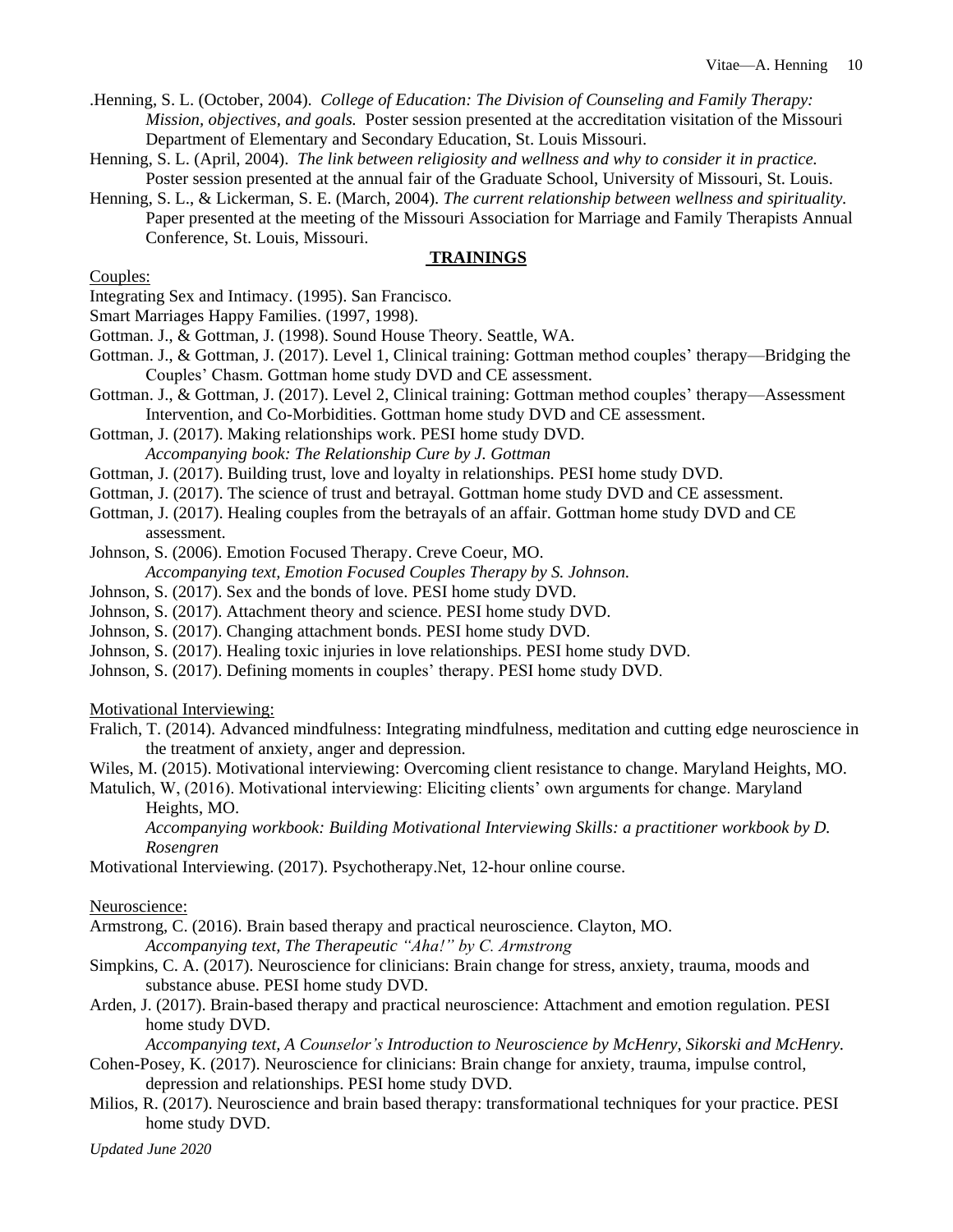a. Trauma:

Huang, H.H. (2015). Treating developmental trauma. Webster Groves, MO.

- Armstrong, C. (2016). The new rules for treating trauma: Rewiring the brain. PESI home study DVD. *Accompanying text, Trauma Competency: A Clinician's Guide by L. Curran*
- Dubai, M. (2016). The 10 Core competencies of trauma, PTSD, grief and loss. Maryland Heights, MO. *Accompanying text, 101 Trauma Informed Interventions by L. Curran Accompanying text, Trauma Made Simple: Competencies in Assessment, Treatment and Working with Survivors by J. Marich*

Armstrong, C. (2018) Trauma and RECONsolidation; Two day training. *St. Louis MO, Sept 2018*

b. Mindfulness:

*Hardwiring Happiness: The New Brain Science of Contentment, Calm, and Confidence by R. Hanson The Mindfulness Movie by B. Chasse. Spring 2017.*

*What Every BODY is Saying by J. Navarro. Spring 2017.*

*Unmasking the Face: A Guide to recognizing Emotions from Facial Expressions by P. Ekman and W Friesen, Spring 2017*

Theory and Practice:

- Master EFT Team Trainers, Externship, *Emotion Focused Therapy, Level 1*. Webster University, June 12-16, 2017.
- S. Johnson, et al. *Emotion Focused Summit 2017*. San Diego, CA. Oct 12-17, 2017
- Fuller, G, & Furrow, J. (2018). *The power of family attachments*. Pesi, CD/DVD 4 hour training.
- Certified additions-informed mental health professional (CAIMHP): Two day intensive competency training. Pesi, CD/DVD

Other:

H. Winokuer, PhD, FT, *Transforming Grief and Loss*, St. Louis MO, October 2019

Houston, Meagan. (2016). *Suicide and non-suicidal self-injury: New directions for the treatment for suicidal and NSSI behaviors.* Pesi, CD/DVD 7 hr training.

## **RESEARCH GRANTS**

Szymanski, D. & Henning, S. (2007). The role of self-objectification in depression and sexual dysfunction in women: A test of objectification theory. University of Missouri - St. Louis College of Education Research Grant, \$1,000 requested; \$1,000 received.

Henning, S. L. (2005, July). *The relationship between secular counseling that integrates religion and spirituality and pastoral counseling.* University of Missouri-St. Louis College of Education Dissertation Research Grant: \$500 requested; \$300 received.

# **ACADEMIC AND PROFESSIONAL SERVICE ACTIVITIES**

Member, **Counseling Department Representative search committee**, WEBG replacement line, February 2021- present

Member, **Counseling faculty search committee**, South Carolina core faculty line replacement, June 2019-June 2020

Member, **CAS Restructuring Committee**, March 2019-Fall 2019

Member, **Hybrid Program Development Committee**, March 2019-Fall 2019

Member, **PSE Review Committee,** Spring summer 2018

Member, **WEBG Clinical Team**, Fall 2012-Present

Director, Member, **WEBG Clinical Team,** Webster University, Sept 2013-2016

Director, Member, **National Clinical Team**, Webster University, January 2015-2017

**Co-Review and Revise** with one other faculty, MFT courses Summer 2018--present

**Co-Review and Revise** with two other faculty, Foundations and Ethics courses (summer 2018)

**Co-Review and Revised** with two other faculty on each course: Foundations, Ethics, Practicum, Internship,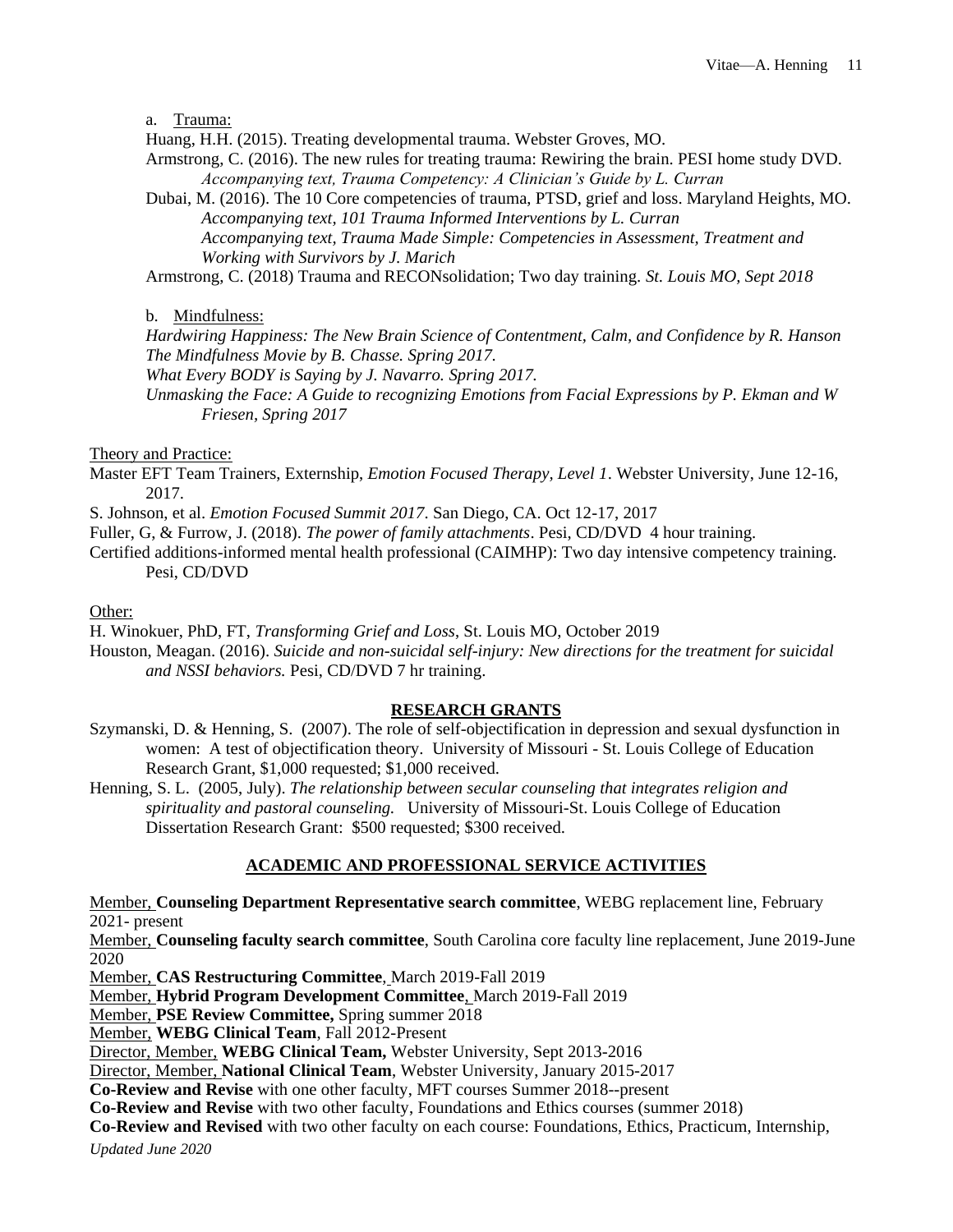Group techniques, Techniques of Counseling, Family Systems (course lead on all except Foundations and Group) 2015-2016

Member, **Library Budget Committee**, Spring 2018

Member, **Department Admissions Committee,** June 2017-Januay 2021

Chair and Site Team Visitor, **Council for the Accreditation of Counseling and Related Programs/CACREP**, 2008-Present

(Invited)Ambassador, **International Registry of Counselor Education Programs**, **Council for the** 

**Accreditation of Counseling and Related Programs/ CACREP,** August 2014—Present

Member, **Admissions Committee,** Webster University, February 2014-Jan 2015

Member, **University of Missouri – St. Louis Department of Counseling and Family Therapy Ph.D. in Education in Counseling Advisory Board**, UMSL, August 2014-2018

Member, **SOE Task Force** on Advising with Disabled Students, Webster University, January-February 2015 Member, **Graduate Council,** Webster University, August 2014-February 2015

Member**, CACREP self-study team**, WEBG, November 2013-2016

Member**, CACREP self-study team**, South Carolina, July 2014-2018

Member, **Online Curriculum Committee**, Professional Counseling Dept., Webster University, August 2014- Sept 2014

Interim Member, **Multicultural Committee**, Webster University, Jan 2014—May 2014

Member, **Multicultural Committee**, Webster University, AY 2014-15, AY 2015-16, AY 2016-17 Co-chair, **Counseling faculty search committee,** WEBG online core faculty line 7, February 2014-June 2014 Chair, **Counseling faculty search committee,** WEBG, core faculty line replacement, March 2015-July, 2015 Member, **Counseling faculty search committee**, South Carolina, core faculty line 13, January 2015- June 2015 Member, **Counseling faculty search committee**, South Carolina, core faculty line 12, January 2015- June 2015 Member, **Counseling faculty search committee**, Florida, core faculty line 11, July 2014-August 2014 Member, **Counseling faculty search committee**, South Carolina, core faculty line 10, November 2013 Member, **Counseling faculty search committee**, South Carolina, core faculty line 9, November 2013 Member, **Counseling faculty search committee,** WEBG, core faculty line 6, February 2014-May, 2014 Member, **Counseling faculty search committee**, WEBG, core faculty line 5, March 2014-August, 2014 Member, **Counseling faculty search committee**, WEBG, core faculty line 4, February 2013-June, 2013 Member, **Counseling faculty search committee,** WEBG, core faculty line 3, February 2013-May, 2013 Member, **Counseling faculty search committee,** WEBG, core faculty line 1, January 2012-May, 2012 Member, **American Counseling Association Public Policy and Legislation Committee**, 2013-2016 Faculty representative, **Commuter (Student) Council**, Webster University, September 2012—2013 Member, **ACE-International, Campus System Network Subcommittee,** Webster University, March 2012— November 2012

Sr. Chair, **American Counseling Association Ethics Committee**, 2011-12

Co-Chair, **American Counseling Association Ethics Committee,** 2011

Member, **American Counseling Association Ethics Committee**, 2009-2012,

Also, lead subcommittee on revision of online complaint submission process

Chair, **PSE Revision committee**, Webster University, 2010-2011

Founding member, (revised) **Missouri Association of Counselor Educators and Supervisors**, 2009 Member, **University Assessment Committee**, Office of Academic Affairs, Webster University, 2010-2012 Member, **Legal Studies Task Force**, College of Arts & Sciences, Webster University, 2009 Member, **Year in International Human Rights Steering Committee,** College of Arts & Sciences, Webster University, 2009-2010

Ad hoc, BSS Dept Liaison, **Graduate Council**, Webster University, August 2009-February 2015 Member, **Year in international Human Rights Committee**, College of Arts & Sciences, Webster University, 2008-2009

Member, **Missouri Counselor Educators Committee.** Attend DESE bi annual meetings for Missouri counselor educators and supervisors working in school counseling and MO State Licensure Board biannual review of state LPC licensing regulations; Chair, subcommittee to MCEC, working on recommendations to state licensure board re online counseling coursework, 2009-2016

Coordinator, Webster Counseling program presentation to **ACA Human Rights Committee,** 2008-2010 Coordinator, **Accreditation process for CACREP accreditation, development of self-study,** Division of Counseling and Family Therapy, University of Missouri-St. Louis, 2006-January 2008

*Updated June 2020* Member, **Clinical Task Force Committee**, Division of Counseling and Family Therapy, University of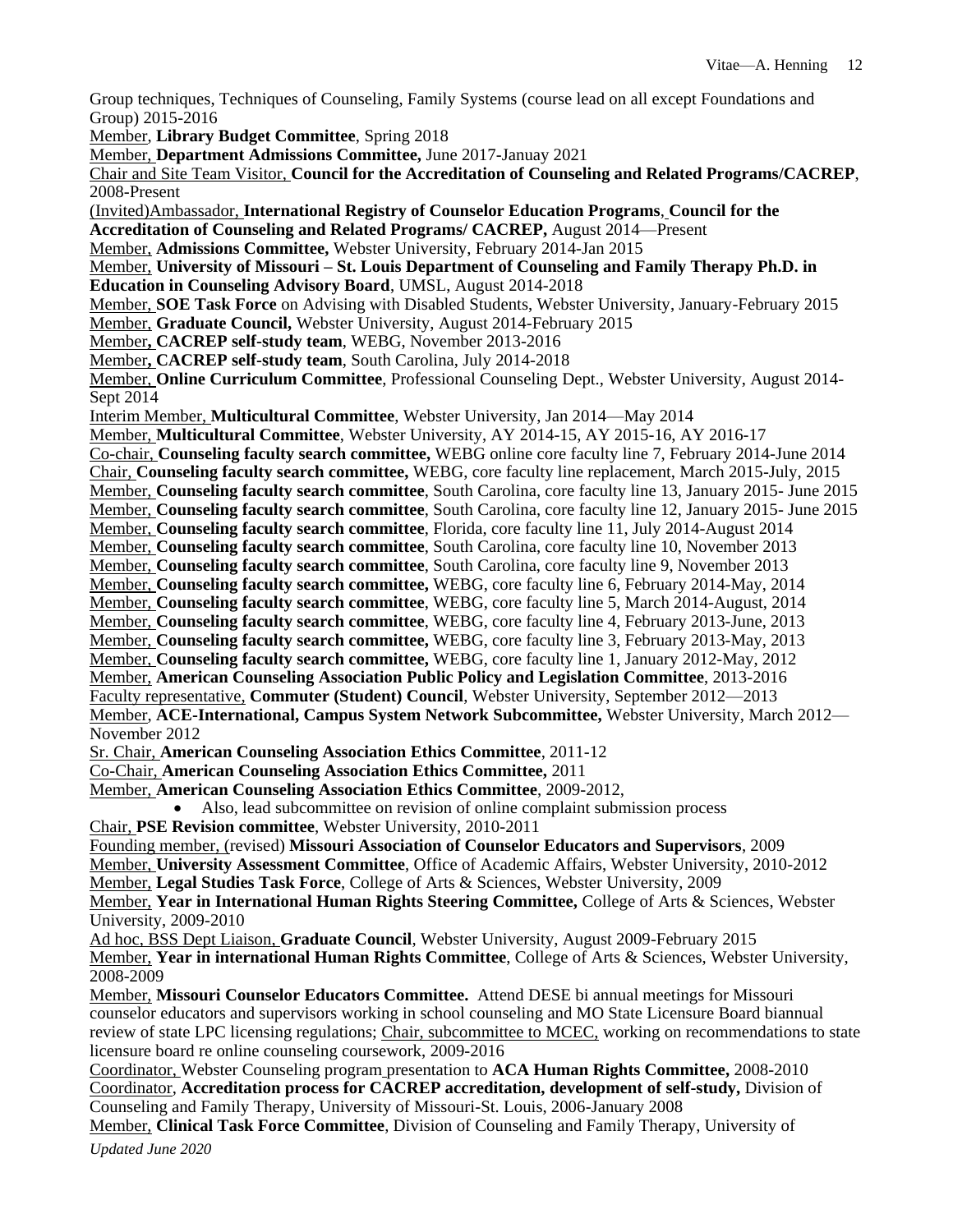Missouri-St. Louis, 2006-May 2008 Member, **Counseling Training Center Committee**, Division of Counseling and Family Therapy, University of Missouri-St. Louis, 2006-May 2008 Member, **American Counseling Association ASERVIC Awards Committee**, 2006 to 2007 Certified disaster counseling volunteer, **American Counseling Association /Red Cross Foundations of Disaster Mental Health,** March 2009 *Crisis telephone operator, September 11, 2001 National Crisis, October 2001-Dec 2001 Onsite volunteer, EF-5 Tornado-National Disaster, Joplin MO, May 2011* Member, **Chi Sigma Iota**, Counseling Honor Society, 2007-2020? Faculty Supervisor, **Chi Sigma Iota**, Counseling Honor Society, 2007-2008 academic year **PROFESSIONAL MEMBERSHIPS** American Counseling Association, (ACA) 1998-March, 2017; June 2018--Present Association for Counselor Education and Supervision (ACES) 2000-Present International Association of Marriage and Family Therapists (ACA) 1998; 2017-2018 American Association Marriage and Family Therapists (AAMFT) 1998, 2008; 2017-2018 St. Louis Association Marriage and Family Therapists, (AAMFT, St. Louis Chapter) 1998, 2008; 2017-2018 North Central Association for Counselor Education and Supervision (NCACES) 2001-2017 Missouri Association for Counselor Education and Supervision (MO-ACES) 2008-2010 American Mental Health Counselors Association (AMHCA) 2008-2015; 2017 Missouri Mental Health Counselors Association (MMHCA, MO chapter) 2007-2015 Chi Sigma Iota, Honor Society for Professional Counseling Students, member since 2007; faculty supervisor, 2007-2008